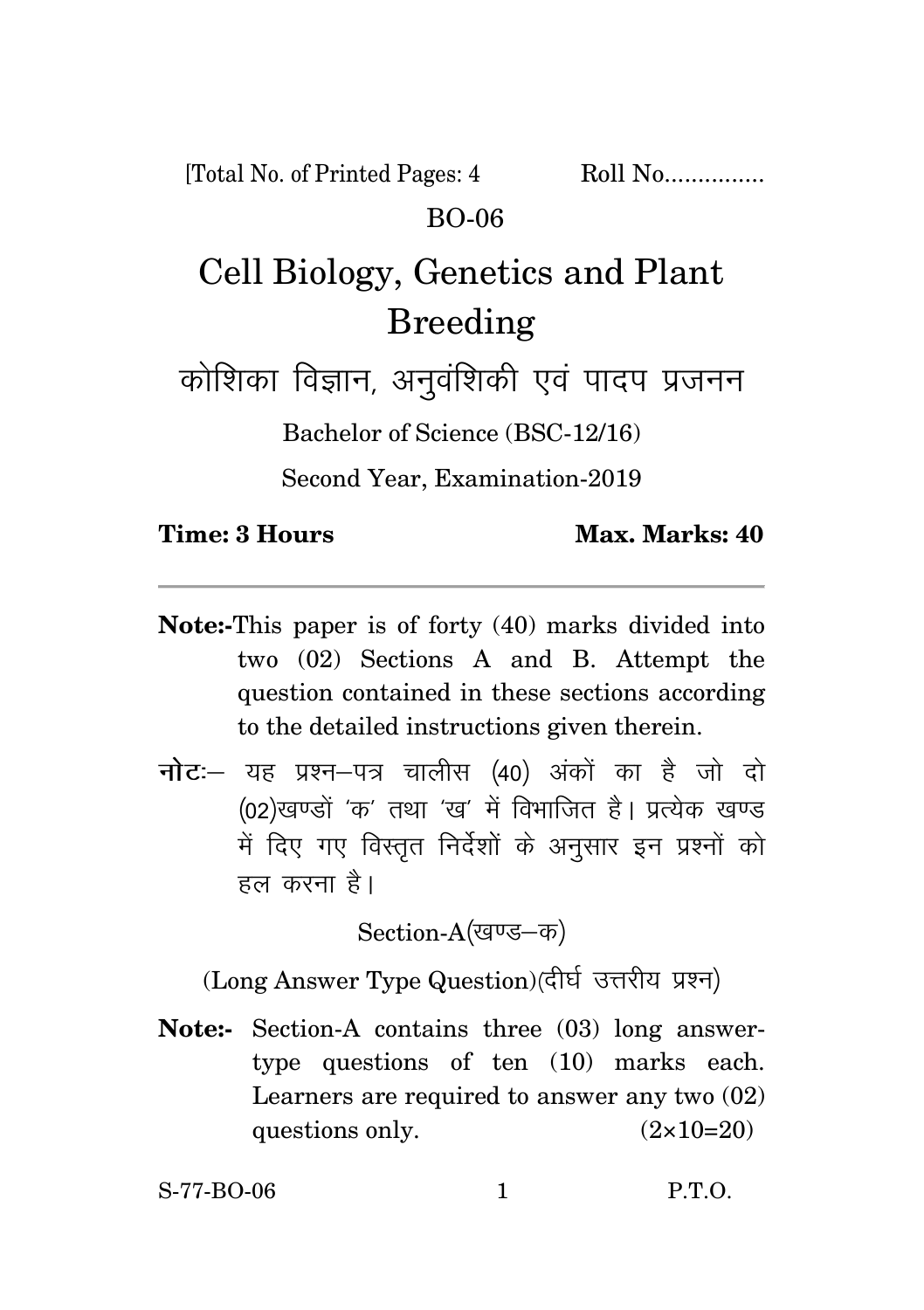- **नोट**: खण्ड 'क' में तीन (03) दीर्घ उत्तरीय प्रश्न दिये गये हैं। प्रत्येक प्रश्न के लिए दस (10) अंक निर्धारित हैं। शिक्षार्थियों को इनमें से केवल दो (02) प्रश्नों के उत्तर देने हैं।
	- 1. Discuss in brief the structure of DNA and compare it with that of RNA. DNA की संरचना को विस्तारपूर्वक समझाइये एवं इसकी तुलना RNA से कीजिए।
	- 2. What is plant breeding? What are its objectives and explain different methods. पादप प्रजनन क्या है ? इसके उद्देश्य क्या हैं और इसकी विभिन्न विधियों को समझाइये।
	- 3. Explain gene structure and expression of genes in eukaryotes. जीन की संरचना को समझाइये एवं युकैरियोट्स में जीन अभिव्यक्ति को समझाइये।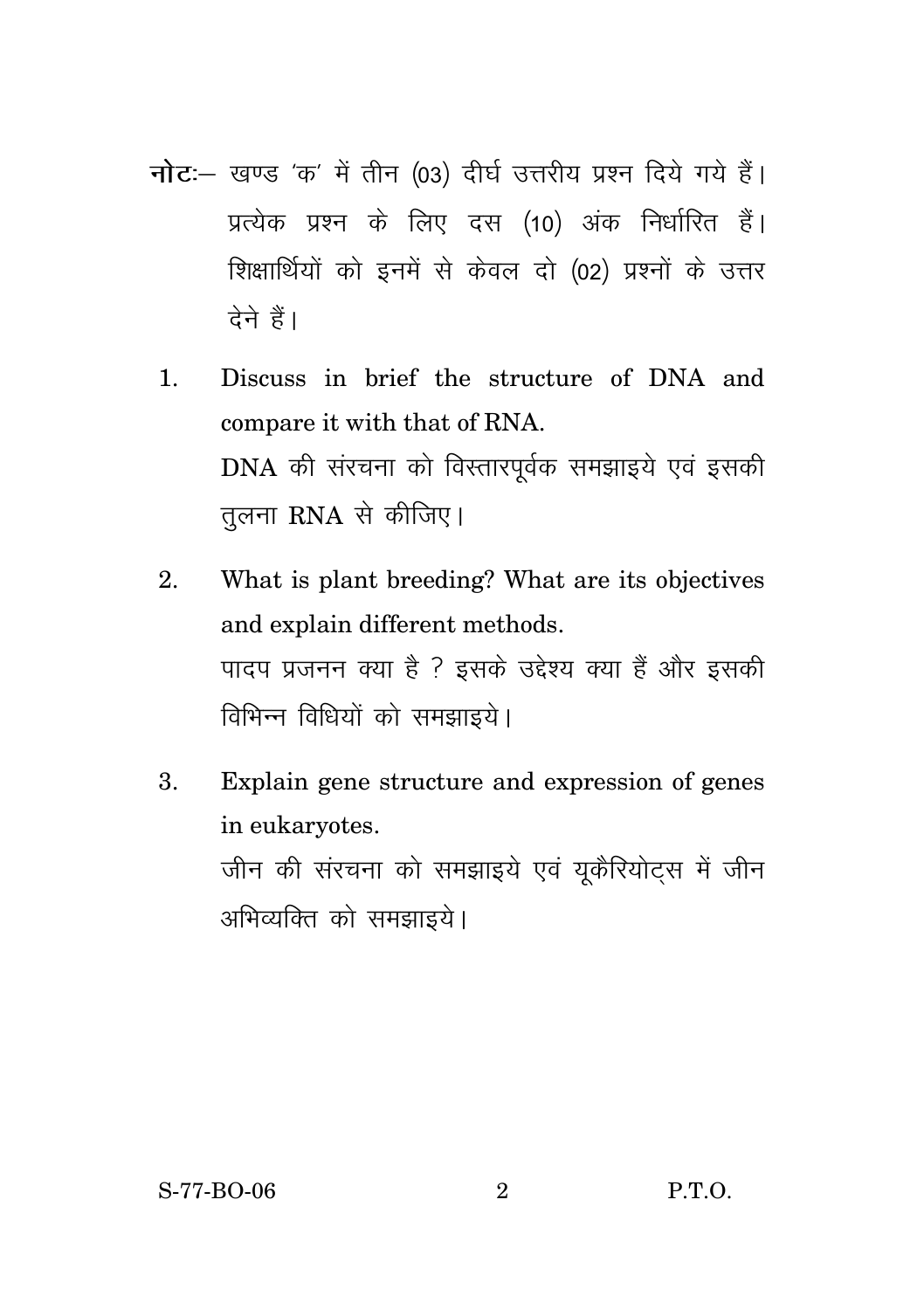Section-B (खण्ड-ख)

(Short Answer Type Question)

 $(\overline{d}u, \overline{d}v)$ 

- **Note:-** Section-B contains six (06) short answer type questions of five (05) marks each. Learners are required to answer any four (04) questions only.  $(5 \times 4=20)$
- **नोट:** खण्ड 'ख' में छह (06) लघु उत्तरीय प्रश्न दिये गये हैं। प्रत्येक प्रश्न के लिए पाँच (05) अंक निर्धारित हैं। शिक्षार्थियों को इनमें से केवल चार (04) प्रश्नों के उत्तर देने हैं।
- 1. Explain special types of chromosomes in brief. विशेष प्रकार के गुणसूत्रों को संक्षिप्त मे समझाइये।
- 2. Explain aneuploidy and its types. एन्यूप्लाइडी को समझाइये एवं इसके विभिन्न प्रकार भी समझाइये।
- 3. Define different types of mutations. विभिन्न प्रकार के उत्परिवर्तनों को समझाइये।